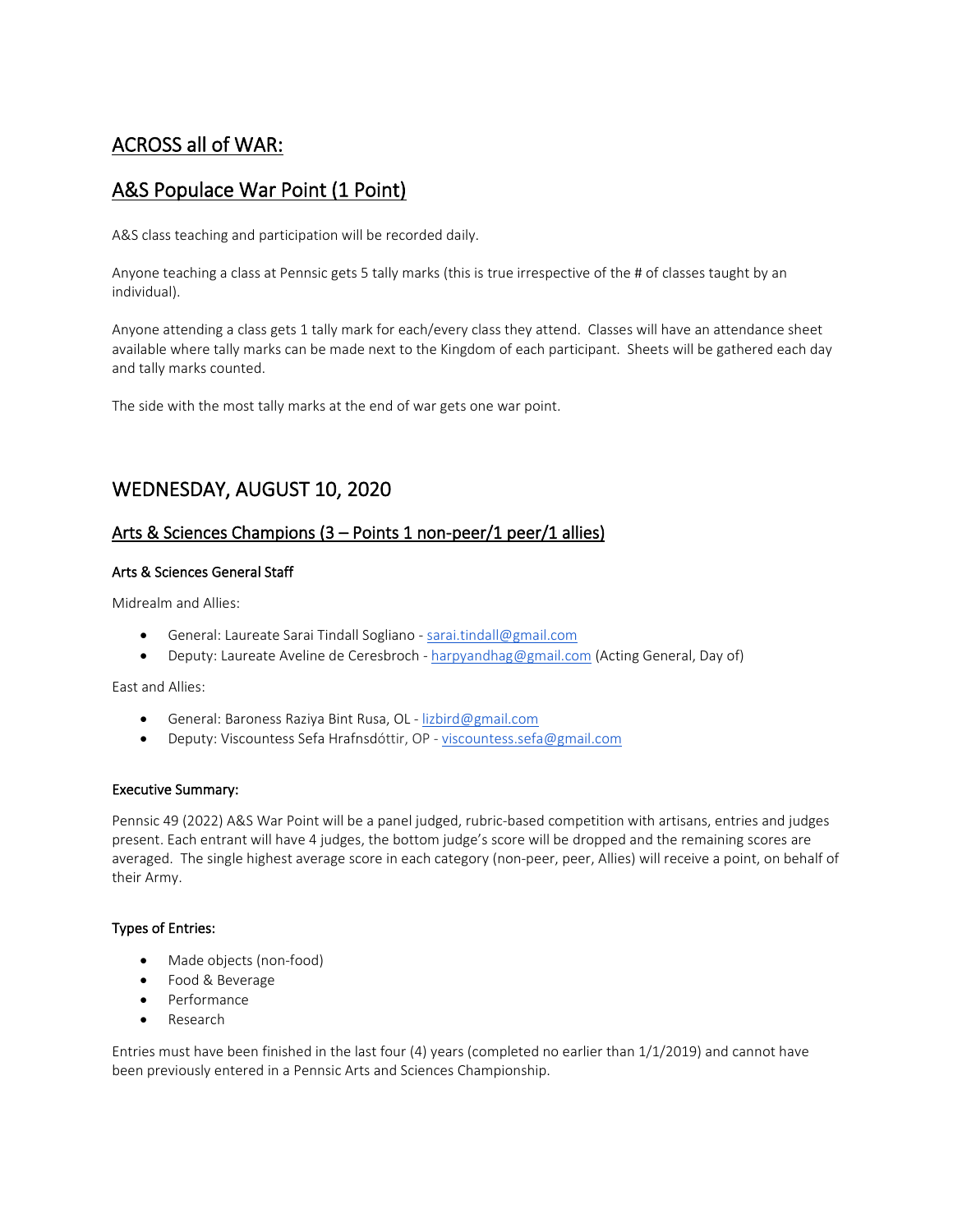Reproduction artifacts for entry must be documented in construction and design to a pre-1600 style. Research thesis must relate to a pre-1600 topic, or to a topic of direct import to a historical reenactor of pre-1600 lifeways.

### Categories and number of entries:

Competition shall be divided into three categories. Participants are barred from multiple entries, and may not switch categories. An individual's residency and peerage status for purposes of category eligibility shall be solely determined by their status as of 2 July 2022.

A) Laurels - East and Mid shall enter one entry each from precisely three (3) Members of their respective Orders of the Laurel.

B) Non-Laurels - East and Mid shall enter one entry each from precisely three (3) of their lawful subjects who are not members of the SCA Order of the Laurel ("Laurel", "Laurels").

C) Allies - East and Mid shall enter one entry each from precisely five (5) of the lawful subjects of their allies, which must have declared their ally status by 2 July 2022. Allied entrants shall participate in this category regardless of their status as a Laurel.

Alternates - East and Mid may prepare to enter one entry each from precisely two (2) of their lawful subjects, and one (1) entry from a third (one additional) named alternate. The third alternate must be from a respective Allied Kingdom, and may only participate in the allied category.

Neither Kingdom shall exceed a maximum of two (2) performance entries per side, for scheduling reasons. Performance is defined as any entry which requests any specific action or recitation to be judged. Incidental performance of skills related to entries during judging shall not define the entry as performance.

As much as possible, timeslots will be assigned to attempt to reduce the # of hours of commitment needed for each judge and artisan

#### War Points:

Each category shall have a single victor, defined as possessing the most adjudicated points at the end of judging, and this victor shall be awarded a single War Point.

In the case of a tie, the scores will re-adjucated by adding the lowest Judge's score back into the average.

In summary: Three (3) points, one (1) each for each category for a total of three (3) points.

#### Documentation:

Written documentation is required, and may include verbal defense as well as video, graphic, pictorial, or other reasonable documentary formats. Entrants have the right to supplement their documentation between submission by the deadline and Pennsic A&S War Point, subject to other restrictions of this document. It is the sole responsibility of the entrant to provide and prepare their own documentation, as well as any equipment (such as a tablet or laptop) which may be necessary to display relevant documentation.

Documentation is considered an intrinsic portion of the entry, and documentation produced by a third party is expressly prohibited. Proofreading and editing assistance is acceptable.

All documentation must be submitted no later than 2 July 2022.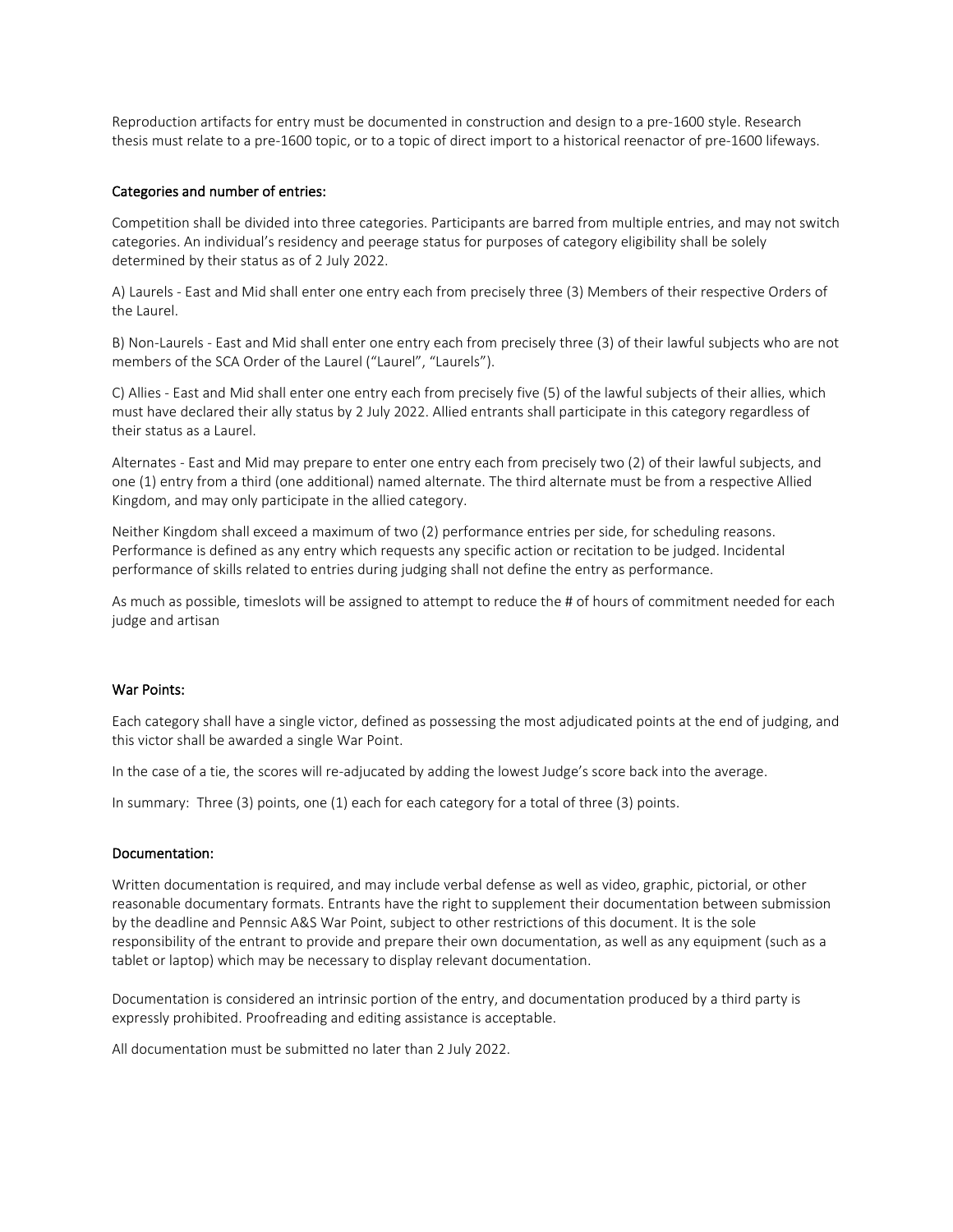Non-English language documentation is permitted but must be submitted by 2 July 2022 so that translators can be found. This includes both documentation fully in a language other than English, as well as any significant sections of untranslated text. It is encouraged that entrants provide their own translations, if possible.

# Selection of Judges:

Middle and East will each provide two (2) judges from each side for each entry, with a minimum of twenty (20) judges each, ideally no judge should be scheduled to judge more than two (2) entries. AE will provide 8 judges. These judges shall be selected based on appropriate overall knowledge of the Arts and Sciences; their ability to read, understand, and justly apply the appropriate scoring rubric, and they shall possess adequate subject matter expertise in the area of the entry for which they have been primarily assigned.

A roster of judges shall be maintained by each General, and shall be made freely available following the judges' selection deadline of 25 June 2022. Alterations to this roster must be reported to both Generals promptly.

# Role of Judges:

Judges are to read the provided documentation prior to Pennsic as well as discuss with the entrant their entry and documentation during their assigned Judging session in order to provide a score based on the provided Rubric, free of undue influence or conflict of interest. Judges shall:

- To the best of their ability, apply the correct rubric as written to their assigned entry.
- Attend training (hosted jointly by East and Middle) which will be offered at least twice prior to Pennsic and Tuesday of War Week as an optional session as requested for last minute Evaluator substitutions.
- Work constructively with entrants to determine the appropriate score.
- Allow the entrant time and space for entrants to freely answer questions and provide additional information.
- Maintain a professional demeanor when discussing the entrant's body of work, research, and documentation.
- Ask questions which allow the entrant the opportunity to display any missing or faulty aspects of their entry or documentation.
- Give feedback to the entrant on ways they can improve or elevate their work.

#### Replacing Judges:

Judges who withdraw prior to Pennsic should be replaced as soon as possible, and a replacement judge will be named by the corresponding general promptly. The new judge shall be provided with all currently available materials, including available documentation.

Conflict of Interest between a Judge and Entrant is unacceptable. Both Judges and Entrants have a responsibility to discuss and to explain any potential conflicts, upon request, as well as to make the A&S War Point Staff or a General know of any conflict.

Examples of Conflicts of Interest include but are not limited to: current and former formal SCA student/teacher relationships, current or former cohabitation, current sexual or romantic relationships, current or former business relations, as well as any other powerful social ties which make just and fair scoring difficult, or create the appearance of partiality.

By agreement of both Generals any judge may be removed for any reason or no reason and a replacement judge will be assigned, either new or from the existing pool of judges, to replace a judge who has withdrawn or been removed after the start of Pennsic War.

By agreement of both Generals, any judge may be removed or replaced at any time.